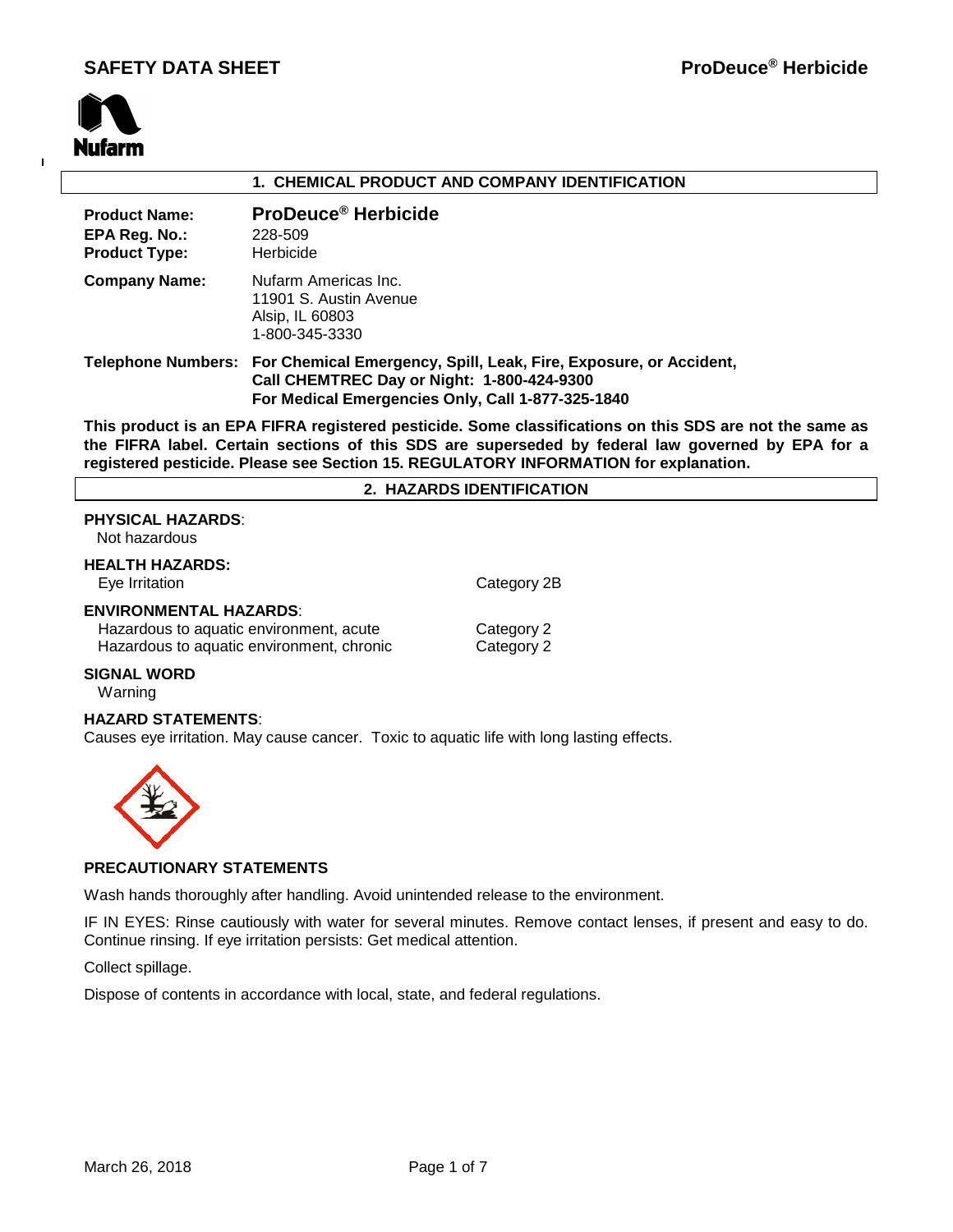#### **3. COMPOSITION / INFORMATION ON INGREDIENTS**

Glyphosate, N-(phosphonomethyl)glycine, Isopropylamine salt  $38641-94-0$  40  $-41.3$ Prodiamine 29091-21-2 7.1 – 7.9 Other Ingredients Trade Secret Trade Secret

# **COMPONENTS CAS NO. % BY WEIGHT**

**Synonyms:** Glyphosate IPA; N-(phosphonomethyl) glycine, in the form of its isopropylamine salt.

Ingredients not precisely identified are proprietary or non-hazardous. Values are not product specifications.

#### **4. FIRST AID MEASURES**

**If in Eyes:** Hold eye open and rinse slowly and gently with water for several minutes. Remove contact lenses, if present, then continue rinsing eye. Get medical attention if irritation occurs and persists.

**If Swallowed:** Have person sip a glass of water if able to swallow. Do not induce vomiting unless told to do so by the poison control center or doctor. Do not give anything by mouth to an unconscious person. If symptoms develop, get medical advice.

**If Inhaled:** Move person to fresh air. If breathing is difficult, administer oxygen. If symptoms develop, get medical advice.

**If on Skin or Clothing:** Take off contaminated clothing. Rinse skin with plenty of water for several minutes. If irritation occurs, get medical advice.

**Most important symptoms/effects, acute and delayed:** Causes eye irritation. May be harmful if swallowed.

**Indication of immediate medical attention and special treatment needed, if necessary:** Immediate medical attention should not be required.

#### **5. FIRE FIGHTING MEASURES**

**Extinguishing Media:** Recommended for large fires: foam or water spray. Recommended for small fires: dry chemical or carbon dioxide.

**Special Fire Fighting Procedures:** Firefighters should wear NIOSH approved self-contained breathing apparatus and full fire-fighting turn out gear. Dike area to prevent runoff and contamination of water sources. Dispose of fire control water later.

**Unusual Fire and Explosion Hazards:** If water is used to fight fire, contain runoff, using dikes to prevent contamination of water supplies. Dispose of fire control water later. This product reacts with galvanized steel or unlined steel (except stainless steel) to produce hydrogen gas that may form a highly combustible gas mixture which could flash or explode.

**Hazardous Decomposition Materials (Under Fire Conditions):** May produce gases such as oxides of carbon, nitrogen, and phosphorous.

#### **6. ACCIDENTAL RELEASE MEASURES**

**Personal Precautions:** Wear appropriate protective gear for the situation. See Personal Protection information in Section 8.

**Environmental Precautions:** Prevent material from entering public sewer systems or any waterways. Do not flush to drain. Large spills to soil or similar surfaces may necessitate removal of topsoil. The affected area should be removed and placed in an appropriate container for disposal.

**Methods for Containment:** Dike spill using absorbent or impervious materials such as earth, sand or clay. Collect and contain contaminated absorbent and dike material for disposal.

**Methods for Cleanup and Disposal:** Pump any free liquid into an appropriate closed container. Collect washings for disposal. Decontaminate tools and equipment following cleanup. See Section 13: DISPOSAL CONSIDERATIONS for more information.

**Other Information:** Large spills may be reportable to the National Response Center (800-424-8802) and to state and/or local agencies.

#### **7. HANDLING AND STORAGE**

#### **Handling**:

Users should wash hands before eating, drinking, chewing gum, using tobacco or using the toilet. Remove clothing immediately if pesticide gets inside. Then wash thoroughly and put on clean clothing. Remove Personal Protective Equipment (PPE) immediately after handling this product. Wash outside of gloves before removing. As soon as possible, wash thoroughly and change into clean clothing.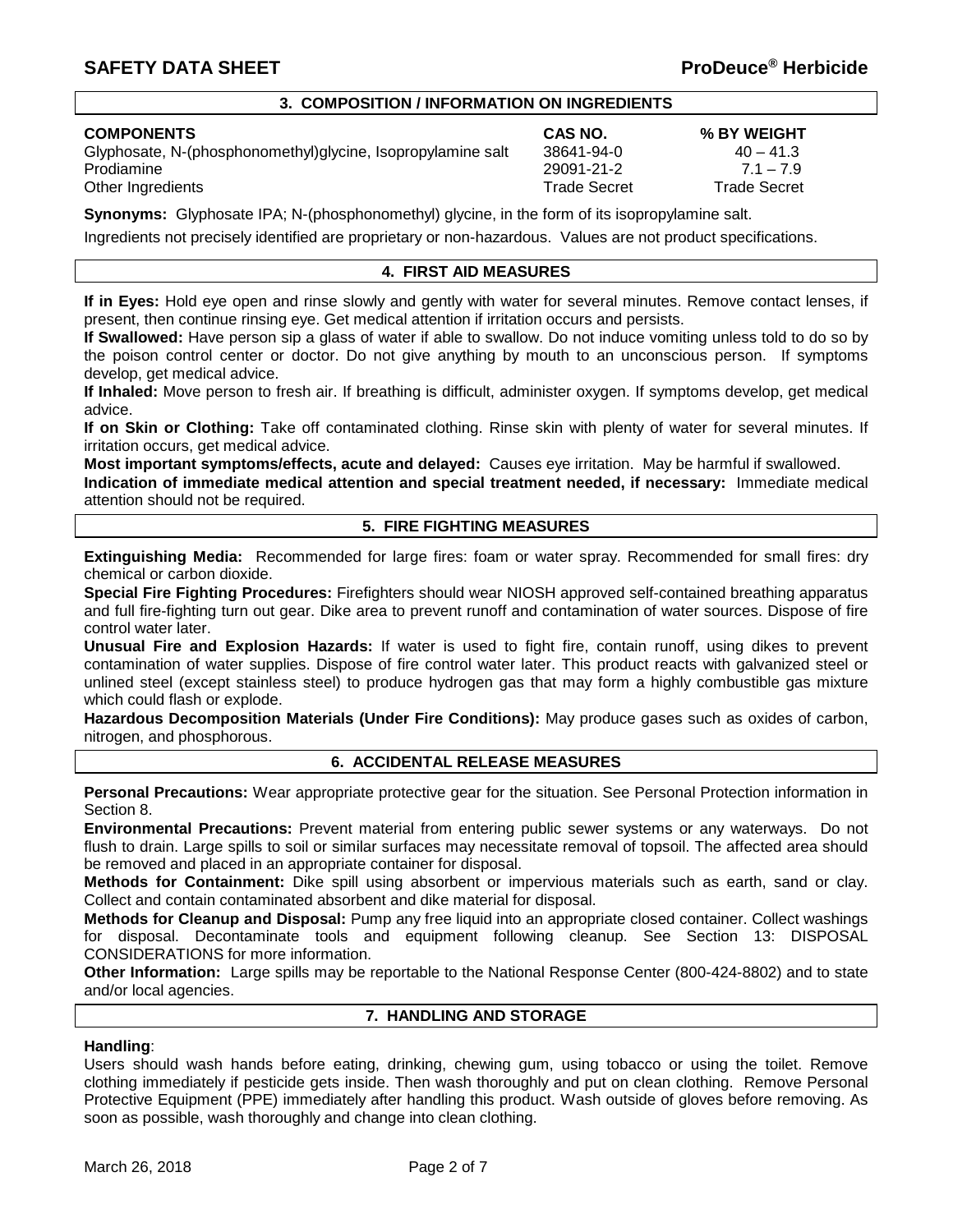Solutions of this product should be mixed or stored only in stainless steel, aluminum, fiberglass, plastic and plastic lined containers. DO NOT MIX OR STORE THIS PRODUCT OR SOLUTIONS OF THIS PRODUCT IN GALVANIZED STEEL OR UNLINED STEEL (EXCEPT STAINLESS STEEL) CONTAINERS OR TANKS. This product or solutions of this product react with such containers and tanks to produce hydrogen gas which may form a highly combustible gas mixture. This gas mixture could flash or explode, causing serious personal injury, if ignited by open flame, spark, welder's torch, lighted cigarette or other ignition source.

#### **Storage:**

STORE ABOVE 10° F (-12° C) TO KEEP PRODUCT FROM CRYSTALLIZING. Crystals will settle to the bottom. If allowed to crystallize, place in a warm room  $68^{\circ}$  F (20 $^{\circ}$  C) for several days to redissolve and shake or roll to mix well before using. Do not contaminate water, food, or feed by storage or disposal.

#### **8. EXPOSURE CONTROLS / PERSONAL PROTECTION**

#### **Engineering Controls:**

Where engineering controls are indicated by specific use conditions or a potential for excessive exposure, use local exhaust ventilation at the point of generation.

#### **Personal Protective Equipment:**

**Eye/Face Protection:** To avoid contact with eyes, wear chemical goggles or shielded safety glasses. An emergency eyewash or water supply should be readily accessible to the work area.

**Skin Protection:** To avoid contact with skin, wear long pants, long-sleeved shirt, socks, shoes and chemicalresistant gloves. An emergency shower or water supply should be readily accessible to the work area.

**Respiratory Protection:** Not normally required. If vapors or mists exceed acceptable levels, wear NIOSH approved air-purifying respirator with cartridges/canisters approved for use against pesticides.

**General Hygiene Considerations:** Personal hygiene is an important work practice exposure control measure and the following general measures should be taken when working with or handling this material: 1) do not store, use and/or consume foods, beverages, tobacco products, or cosmetics in areas where this material is stored;

2) wash hands and face carefully before eating, drinking, using tobacco, applying cosmetics or using the toilet.

#### **Exposure Guidelines:**

|                      | <b>OSHA</b> |             | <b>ACGIH</b> |             |      |
|----------------------|-------------|-------------|--------------|-------------|------|
| <b>Component</b>     | TWA         | <b>STEL</b> | TWA          | <b>STEL</b> | Unit |
| Glyphosate, IPA Salt | NΕ          | <b>NE</b>   | ΝE           | NE          |      |
| Prodiamine           | ΝE          | NE          | ΝE           | NE          |      |
| Other Ingredients    | NΕ          | ΝE          | ΝE           | NΕ          |      |
|                      |             |             |              |             |      |

NE = Not Established

#### **9. PHYSICAL AND CHEMICAL PROPERTIES**

| Appearance:                                   | Yellow liquid                             |
|-----------------------------------------------|-------------------------------------------|
| Odor:                                         | Faint                                     |
| <b>Odor threshold:</b>                        | No data available                         |
| pH:                                           | 4.8 (1% dispersion in DIW)                |
| <b>Melting point/freezing point:</b>          | No data available                         |
| Initial boiling point and boiling range       | No data available                         |
| <b>Flash point:</b>                           | Not applicable due to aqueous formulation |
| <b>Evaporation rate:</b>                      | No data available                         |
| Flammability (solid, gas):                    | No data available                         |
| Upper/lower flammability or explosive limits: | No data available                         |
| Vapor pressure:                               | No data available                         |
| Vapor density:                                | No data available                         |
| <b>Relative density:</b>                      | 1.196 g/mL $@$ 20 $°C$                    |
| Solubility(ies):                              | Miscible                                  |
| Partition coefficient: n-octanol/water:       | No data available                         |
|                                               |                                           |
| <b>Autoignition temperature:</b>              | No data available                         |
| <b>Decomposition temperature:</b>             | No data available                         |
| <b>Viscosity:</b>                             | 408.082 cPs @ 20° C; 177.719 cPs @ 40° C  |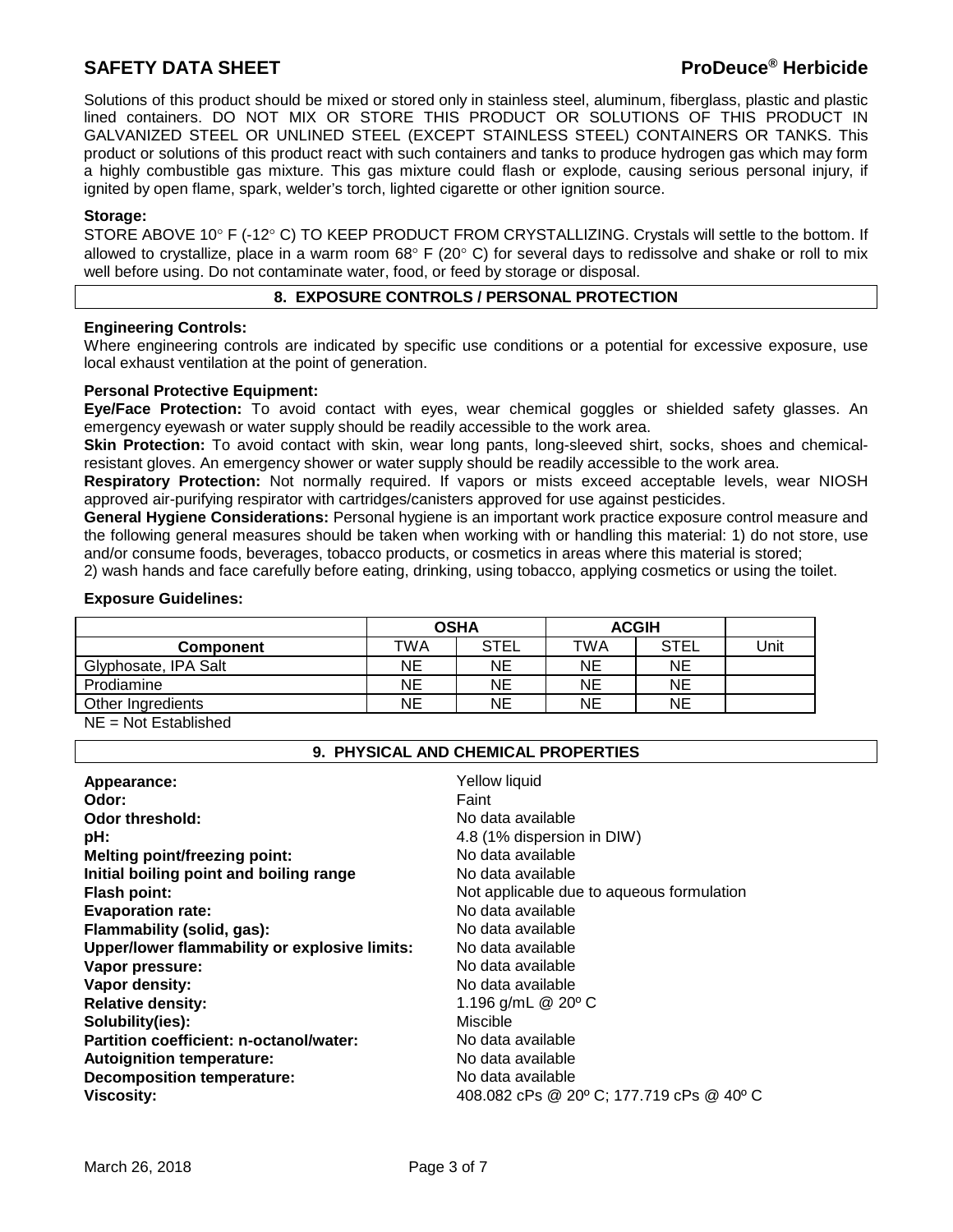**Note:** Physical data are typical values, but may vary from sample to sample. A typical value should not be construed as a guaranteed analysis or as a specification.

#### **10. STABILITY AND REACTIVITY**

**Reactivity:** This product reacts with aluminum, galvanized steel or unlined steel (except stainless steel) to produce hydrogen gas that may form a highly combustible gas mixture which could flash or explode.

**Chemical Stability:** This material is stable under normal handling and storage conditions.

**Possibility of Hazardous Reactions:** Hazardous polymerization will not occur. This product may react with aluminum, galvanized steel, or unlined steel containers to form hydrogen gas which is highly combustible.

**Conditions to Avoid:** Excessive heat. Do not store near heat or flame. Do not store in aluminum, galvanized steel, or unlined steel containers.

**Incompatible Materials:** Strong oxidizing agents: bases and acids. This product reacts with galvanized steel or unlined steel (except stainless steel) to produce hydrogen gas that may form a highly combustible gas mixture which could flash or explode.

**Hazardous Decomposition Products:** Under fire conditions, may produce gases such as oxides of carbon, nitrogen and phosphorous.

**11. TOXICOLOGICAL INFORMATION**

**Likely Routes of Exposure:** Eye contact, Skin contact

#### **Symptoms of Exposure:**

**Eye:** Slightly irritating based on toxicity studies.

**Skin:** Slightly toxic and non-irritating based on toxicity studies.

**Inhalation:** Low inhalation toxicity.

**Ingestion:** Slightly toxic based on toxicity studies. May cause nausea, vomiting, and abdominal pain.

**Delayed, immediate and chronic effects of exposure:** None reported.

#### **Toxicological Data:**

Data from laboratory studies on this product are summarized below:

**Oral:** Rat LD<sub>50</sub>: >5,000 mg/kg

**Dermal:** Rat LD<sub>50</sub>: >5,000 mg/kg

**Inhalation:** Rat 4-hr LC<sub>50</sub>: >2.06 mg/l (no mortalities at highest dose tested)

**Eye Irritation:** Rabbit: Mildly irritating (MMTS=19.7)

**Skin Irritation:** Rabbit: Slightly irritating (PDII= 1.2)

**Skin Sensitization:** Not a contact sensitizer in guinea pigs following repeated skin exposure.

**Subchronic (Target Organ) Effects:** Repeated overexposure to glyphosate may decrease body weight gains and effects to liver. Repeated overexposure to prodiamine may decrease body weight gains and affect the liver and thyroid. The surfactant component of this product is reported to cause irritation to the eyes and skin and may contribute to the irritation potential reported for this product. Ingestion may produce gastrointestinal irritation, nausea, vomiting and diarrhea.

**Carcinogenicity / Chronic Health Effects:** Prolonged overexposure to glyphosate may cause effects to the liver. EPA has given glyphosate a Group E classification (evidence of non-carcinogenicity in humans). Canada PMRA has classified glyphosate as non-carcinogenic. In 2015 IARC classified glyphosate as a probable human carcinogen Group 2A based on limited human evidence and some evidence in animals. In animal studies with prodiamine, benign thyroid tumors were seen in rats, but none were observed in mice.

**Reproductive Toxicity:** In laboratory animal studies with glyphosate and prodiamine, effects on reproduction have been seen only at doses that produced toxicity to the parent animals. For prodiamine these effects were seen at high doses.

**Developmental Toxicity:** In animal studies, glyphosate did not cause birth defects in animals; other effects were seen in the fetus only at doses which caused toxic effects to the mother. For prodiamine, fetal toxicity has been seen at high dose levels in rats, developmental and maternal toxicity observed at 1g/kg/day.

**Genotoxicity:** Glyphosate has produced no genetic changes in a variety of standard tests using animals and animal or bacterial cells. Animal tests with prodiamine did not demonstrate mutagenic effects.

#### **Assessment Carcinogenicity:**

This product contains substances that are considered to be probable or suspected human carcinogens as follows: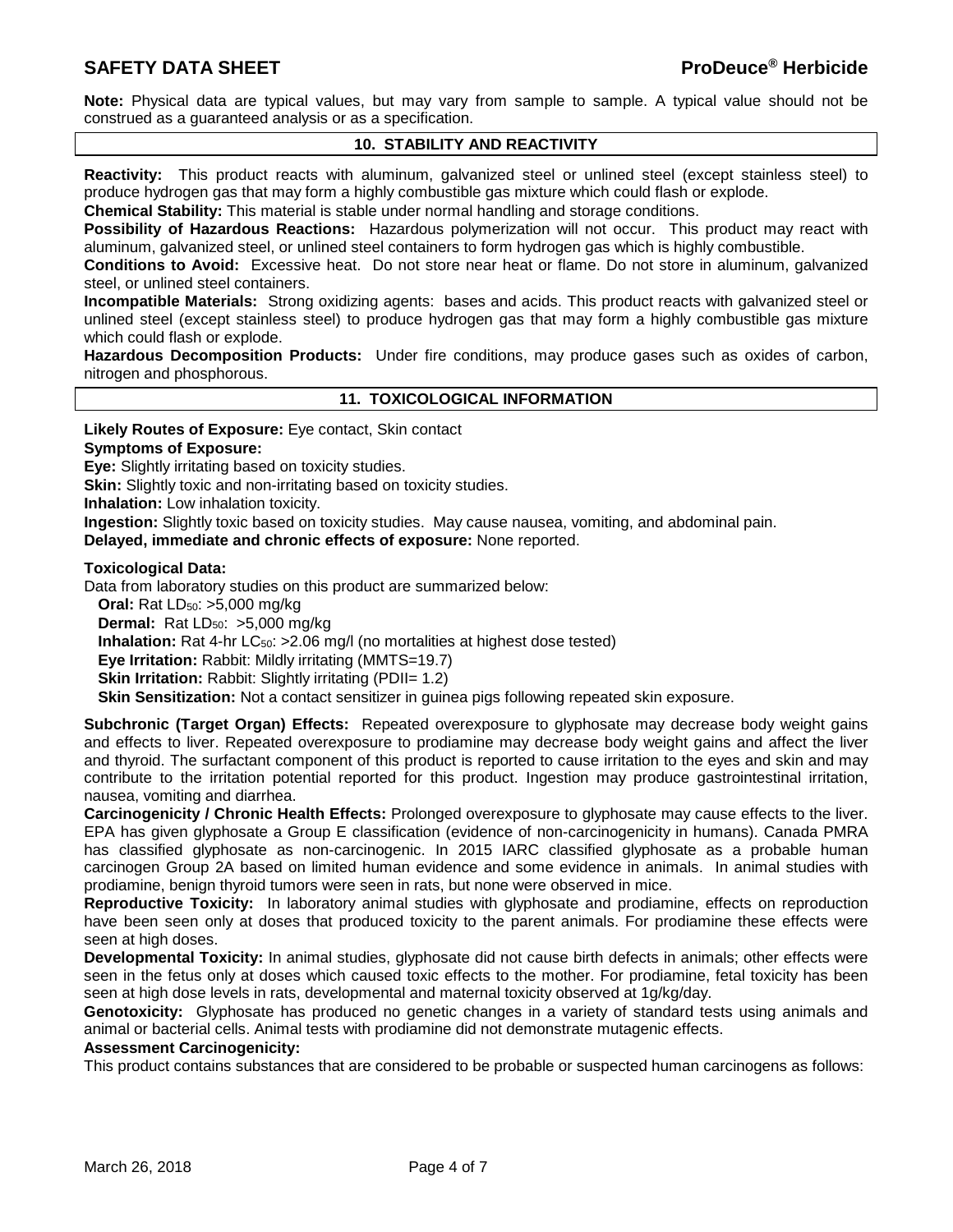|                      | <b>Regulatory Agency Listing As Carcinogen</b> |             |            |             |
|----------------------|------------------------------------------------|-------------|------------|-------------|
| Component            | <b>ACGIH</b>                                   | <b>IARC</b> | <b>NTP</b> | <b>OSHA</b> |
| Glyphosate, IPA Salt | No                                             | 2Α          | No         | No          |
| Prodiamine           | No                                             | No          | No         | No          |

#### **12. ECOLOGICAL INFORMATION**

#### **Ecotoxicity:**

| Data on Glyphosate Technical:<br>96-hour LC <sub>50</sub> Bluegill:<br>96-hour LC <sub>50</sub> Rainbow Trout:<br>48-hour EC <sub>50</sub> Daphnia:    | $120$ mg/l<br>786 mg/l<br>780 mg/l     | Bobwhite Quail 8-day Dietary LD <sub>50</sub> :<br>Mallard Duck 8-day Dietary LC <sub>50</sub> :                                              | $>4,500$ ppm<br>$>4,500$ ppm                        |
|--------------------------------------------------------------------------------------------------------------------------------------------------------|----------------------------------------|-----------------------------------------------------------------------------------------------------------------------------------------------|-----------------------------------------------------|
| Data on Prodiamine<br>96-hour LC <sub>50</sub> Bluegill Sunfish:<br>96-hour LC <sub>50</sub> Rainbow Trout:<br>48-hour LC <sub>50</sub> Daphnia magna: | $0.55$ ppm<br>$0.83$ ppm<br>$0.66$ ppm | Bobwhite Quail 8-day Dietary LC <sub>50</sub> :<br>Mallard Duck 8-day Dietary LC <sub>50</sub> :<br>Bees LC <sub>50</sub> /EC <sub>50</sub> : | $>10,000$ ppm<br>$>10,000$ ppm<br>$>100 \mu g/$ bee |

#### **Environmental Fate:**

In the environment glyphosate adsorbs strongly to soil and is expected to be immobile in soil. Glyphosate is readily degraded by soil microbes to AMPA (aminomethyl phosphonic acid) that is further degraded to carbon dioxide. Glyphosate and AMPA are unlikely to enter ground water due to their strong adsorptive characteristics. Terrestrially-applied glyphosate has the potential to move into surface waters through soil erosion because it may be adsorbed to soil particles suspended in the runoff. Aquatic applications registered for certain formulations may also result in glyphosate entering surface waters. Complete degradation is slow, but dissipation in water is rapid because glyphosate is bound in sediments and has low biological availability to aquatic organisms. These characteristics suggest a low potential for bioconcentration in aquatic organisms and this has been verified by laboratory investigations of glyphosate bioconcentration in numerous marine and freshwater organisms with and without soil. The maximum whole body bioconcentration factors for fish were observed to be less than 1X. Bioconcentration factors for sediment dwelling mollusks and crayfish tended to be slightly higher, but were always less than 10X. In addition, any residues accumulated in organisms were rapidly eliminated.

Prodiamine does not bioaccumulate. Prodiamine is persistent in soil (immobile) and has an average half-life of approximately 120 days. Prodiamine is stable in water (sinks in water after 24 hours).

#### **13. DISPOSAL CONSIDERATIONS**

#### **Waste Disposal Method:**

Wastes resulting from use of this product that cannot be used or chemically reprocessed should be disposed of in a landfill approved for pesticide disposal or in accordance with applicable Federal, state or local procedures. Emptied container retains vapors and product reside. Observe all labeled safeguards until container is cleaned, reconditioned or destroyed.

#### **COMMERCIAL Container Handling and Disposal:**

#### **Nonrefillable Containers 5 Gallons or Less:**

**Nonrefillable container.** Do not reuse or refill this container. Offer for recycling if available. Triple rinse container (or equivalent) promptly after emptying.

**Triple rinse as follows:** Empty the remaining contents into application equipment or a mix tank and drain for 10 seconds after the flow begins to drip. Fill the container 1/4 full with water and recap. Shake for 10 seconds. Pour rinsate into application equipment or a mix tank or store rinsate for later use or disposal. Drain for 10 seconds after the flow begins to drip. Repeat this procedure two more times. Then offer for recycling or reconditioning, or puncture and dispose of in a sanitary landfill, or by other procedures approved by State and local authorities. Plastic containers are also disposable by incineration. Do not burn unless allowed by state and local ordinance If burned stay out of smoke.

#### **Nonrefillable containers larger than 5 Gallons:**

**CONTAINER DISPOSAL: Nonrefillable container. Do not reuse or refill this container.** Offer for recycling if available. If recycling or reconditioning is not available, puncture and dispose of in a sanitary landfill, or by other procedures approved by State and local authorities. Plastic containers are also disposable by incineration. Do not burn unless allowed by state and local ordinance. If burned stay out of smoke. Triple rinse or pressure rinse container (or equivalent) promptly after emptying.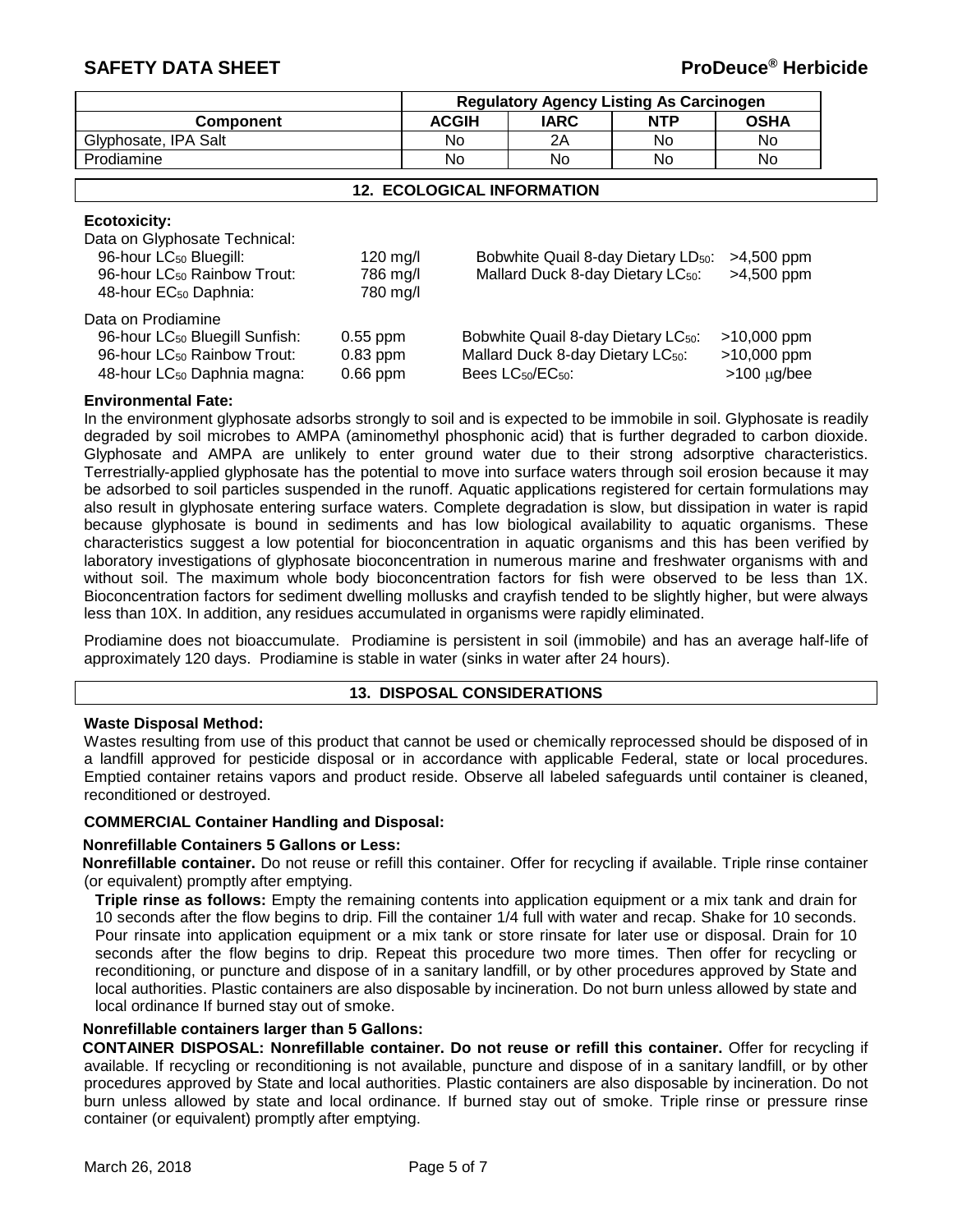**Triple rinse as follows:** Empty the remaining contents into application equipment or a mix tank. Fill the container 1/4 full with water. Replace and tighten closures. Tip container on its side and roll it back and forth, ensuring at least one complete revolution, for 30 seconds. Stand the container on its end and tip it back and forth several times. Turn the container over onto its other end and tip it back and forth several times. Empty the rinsate into application equipment or a mix tank or store rinsate for later use or disposal. Repeat this procedure two more times.

**Pressure rinse as follows:** Empty the remaining contents into application equipment or a mix tank and continue to drain for 10 seconds after the flow begins to drip. Hold container upside down over application equipment or mix tank or collect rinsate for later use or disposal. Insert pressure rinsing nozzle in the side of the container, and rinse at about 40 psi for at least 30 seconds. Drain for 10 seconds after the flow begins to drip.

#### **Refillable containers**

**CONTAINER HANDLING [DISPOSAL]: Refillable container.** Refill this container with pesticide only. Do not reuse this container for any other purpose. Cleaning the container before final disposal is the responsibility of the person disposing of the container. Cleaning before refilling is the responsibility of the refiller. To clean the container before final disposal, empty the remaining contents from this container into application equipment or a mix tank. Fill the container about 10% full with water. Agitate vigorously or recirculate water with the pump for two minutes. Pour or pump rinsate into application equipment or rinsate collection system. Repeat this rinsing procedure two more times.

#### **RESIDENTIAL Container Handling and Disposal:**

**Nonrefillable container.** Do not reuse or refill this container.

**If empty:** Place in trash or offer for recycling if available.

**If partly filled:** Call your local solid waste agency for disposal instructions. Never place unused product down any indoor (including toilet) or outdoor (including sewer) drain.

#### **14. TRANSPORTATION INFORMATION**

Follow the precautions indicated in Section 7: HANDLING AND STORAGE of this MSDS.

**DOT**

< 119 gallons per completed package: **Non Regulated** 

≥ 119 gallons per completed package:

UN 3082, Environmentally hazardous substance, liquid, n.o.s., (Prodiamine), 9, III, Marine pollutant

#### **IMDG**

UN 3082, Environmentally hazardous substance, liquid, n.o.s., (Prodiamine), 9, III, Marine pollutant

#### **IATA**

**Non Regulated** 

#### **15. REGULATORY INFORMATION**

#### **EPA FIFRA INFORMATION**

This chemical is a pesticide product registered by the United States Environmental Protection Agency and is subject to certain labeling requirements under federal pesticide law. These requirements differ from the classification criteria and hazard information required for safety data sheets (SDS), and for workplace labels of non-pesticide chemicals. The hazard information required on the pesticide label is reproduced below. The pesticide label also includes other important information, including directions for use.

CAUTION: Causes moderate eye irritation. Avoid contact with eyes or clothing. Wear protective eyewear. Wash thoroughly with soap and water after handling.

#### **U.S. FEDERAL REGULATIONS**

**TSCA Inventory:** This product is exempted from TSCA because it is solely for FIFRA regulated use.

#### **SARA Hazard Notification/Reporting:**

**Hazard Categories Under Criteria of SARA Title III Rules (40 CFR Part 370):** Acute Health